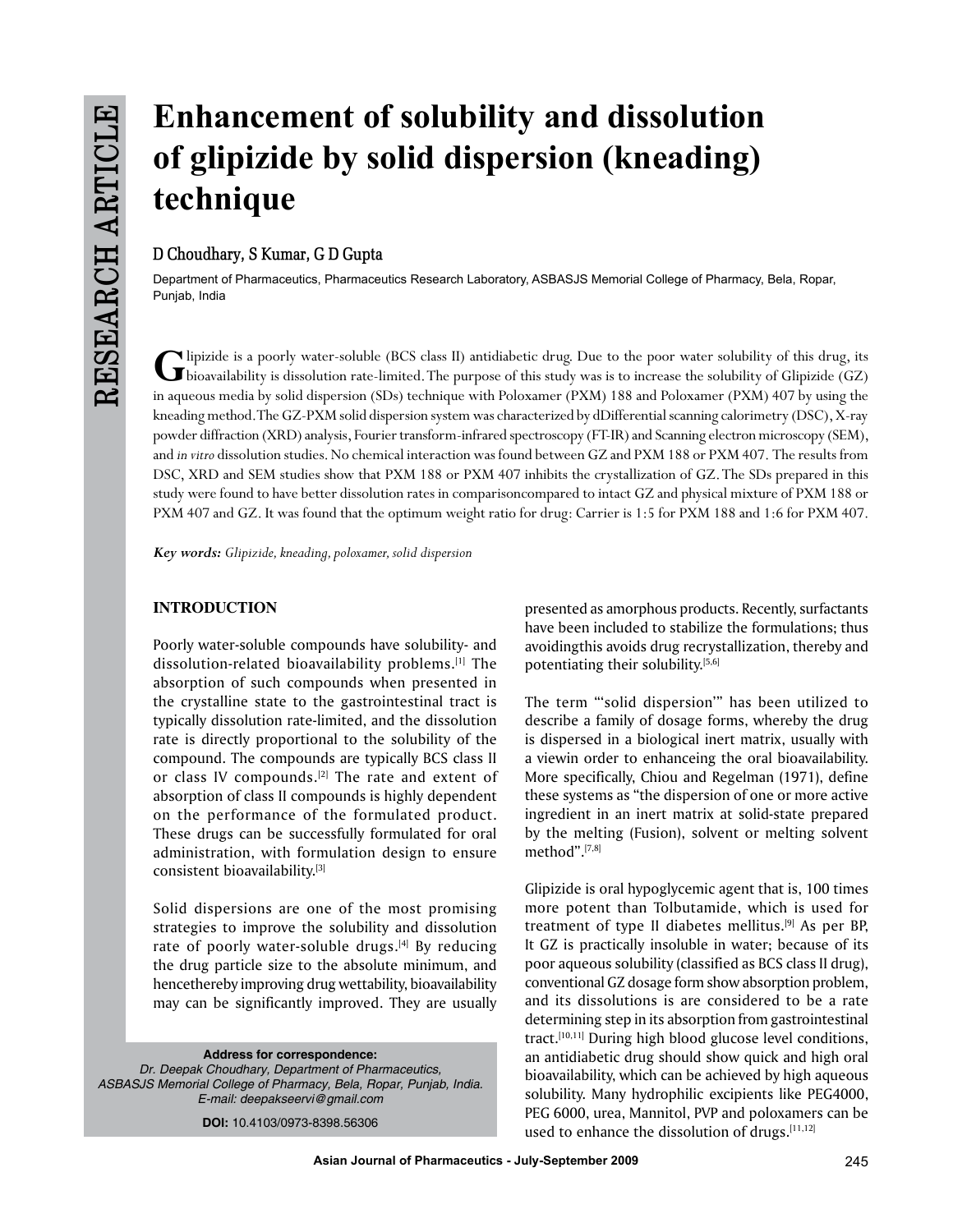The aim of present study was is to enhance the aqueous solubility and oral bioavailability of GZ by solid dispersions technique using water soluble carriers like such as PXM 188 and PXM 407 by the kneading method.

## **MATERIALs AND METHODS**

Glipizide was obtained from Glenmark Pharmaceuticals Ltd. Baddi as a gift sample; poloxamer 188 and Poloxamer 407 were obtained from Signet Chemicals Pvt. Ltd., Mumbai. All other chemicals used were of analytical grade.

## **Preparation of physical mixture**

A Pphysical mixture (PM) of GZ with PXM 188 or PXM 407 in 1:1 ratio was prepared by thoroughly mixing the accurately weighed quantity of drug and carrier in by using glass mortar and pestle for 5min. whichThis mixture was then subsequently passed through meshs no. 40 and stored in a dessicator for 48 h.

## **Preparation of solid dispersions**[12,13]

The Kneading method (KM) was used for the preparation of solid dispersion (SD). Eight different drug: Carrier ratios (1:1, 1:2, 1:3, 1:4, 1:5, 1:6, 1:7 and 1:8) were used. GZ1 to GZ8 correspond to preparations containing PXM 188, and GZ9 to GZ16 correspond to preparations containing PXM 407. Glipizide and PXM 188 or 407 were weighed according to these weighed ratios. GZ and PXM were triturated using a small volume of methanol-water (1:1) solution to give obtain a thick paste, which was kneaded for 30minutes and then dried at 40°C in an oven. The dried mass was then pulverized, passed through 30 mesh no. 30, stored in a vacuum desiccator (48 h) and passed through 60 mesh no. 60 before packaging in an airtight container.

## **Determination of drug content**<sup>[14]</sup>

The drug content was calculated by dissolving SDs equivalent to 10mg drug into a 100 ml volumetric flask and dissolved in minimum amount of methanol; and the volume was made up to the mark with using phosphate buffer (pH 7.4) and then filtered through  $0.45-\mu$  filter and assayed for drug content using UV double beam (Shimadzu) spectrophotometer at 275 nm. Three replicates were prepared, and the average drug contents were estimated in the prepared solid dispersion.

Actual drug content was calculated for all batches using the equation:

Drug content (%) =  $\frac{G}{G}$ *act*  $\frac{ac}{sd}$  × 100

Where G*act* is Actual GZ Content in weighed quantity of solid dispersion, and G*sd* is theoretical amount of GZ in SD.

## **Phase solubility study**

Phase solubility was performed as described by Higuchi and Connors. Excess amount of SDs were added to 25 ml phosphate buffer (pH 7.4) taken in a stoppered conical flasks, and mixture were shaken for 24hrs in a rotary flask shaker. After shaking to achieve attain equilibrium, 2 ml aliquots were withdrawn at 1hr intervals and filtered through Whatman filter paper (0.45  $\mu$ ). The filtrate was analysed spectrophotometrically at 275 nm. Shaking was continued until three consecutive reading were the same.<sup>[15]</sup>

## **Fourier transform infra-red spectroscopy**

FT-IR spectra were recorded on the sample prepared in KBr disks (2mg sample in 200mg KBr) using Shimadzu Fourier Transform Infra-Red spectrophotometer. The scanning range was 500-4000/cm with a resolution of 4/cm.

## **Differential scanning calorimetry analysis**

The thermal analyses were carried out with a Sshimadzu DSC 60 (Japan). All accurately weighed samples were placed in sealed aluminum pans and heated at a rate of 100°C /min in the temperature range of 30-300°C temperature range under a nitrogen flow rate of 20 ml/min.

## **Powder X-ray diffraction**

XRD patterns were recorded using Philips PW 1729 X-ray generator (Computer 1710). Powder X-ray diffraction patterns were traced for glipizide, various carriers and solid dispersions SDs. The position and intensities of diffraction peaks were considered for the identification and comparison of crystallinity of the drug or carrier.

## **Scanning electron microscopy**

The external morphology of solid dispersions SDs was analyzed by using a scanning Electron Microscope (SEM). The morphology of pure drug, PM and SDs was examined under a scanning electron microscope SEM – JSM 6100 JEOL JAPAN.

## *In vitro* **drug release**

Accurately weighed preparations equivalent to 10 mg of glipizide were added to 900 ml of dissolution media (7.4 phosphate buffer) contained in USP dissolution apparatus II (Paddle type) and stirred at a speed of 50 rpm at 37  $\pm$  0.5°C. Five milliliter aliquots were withdrawn at 2, 4, 6, 8, 10, 15, 20, 25, 30minutes and replaced by 5 ml of fresh dissolution media (37°C). The collected samples were analyzed after suitable dilution (if required) at 275 nm using UV-visible spectrophotometer against the blank. The dissolution of pure glipizide was done similarly. The release profile data was analyzed for cumulative percent dissolved at different time intervals and for dissolution efficiency at 6 and 10 minutes. $[16]$ 

# **RESULT AND DISCUSSION**

All physical mixtures and solid dispersions SDs were easy to prepare and reproducible.

## **Drug content estimation**

The drug content of GZ solid dispersion was found to be in range 97.24  $\pm$  0.64 to 100.01  $\pm$  0.01 and these values are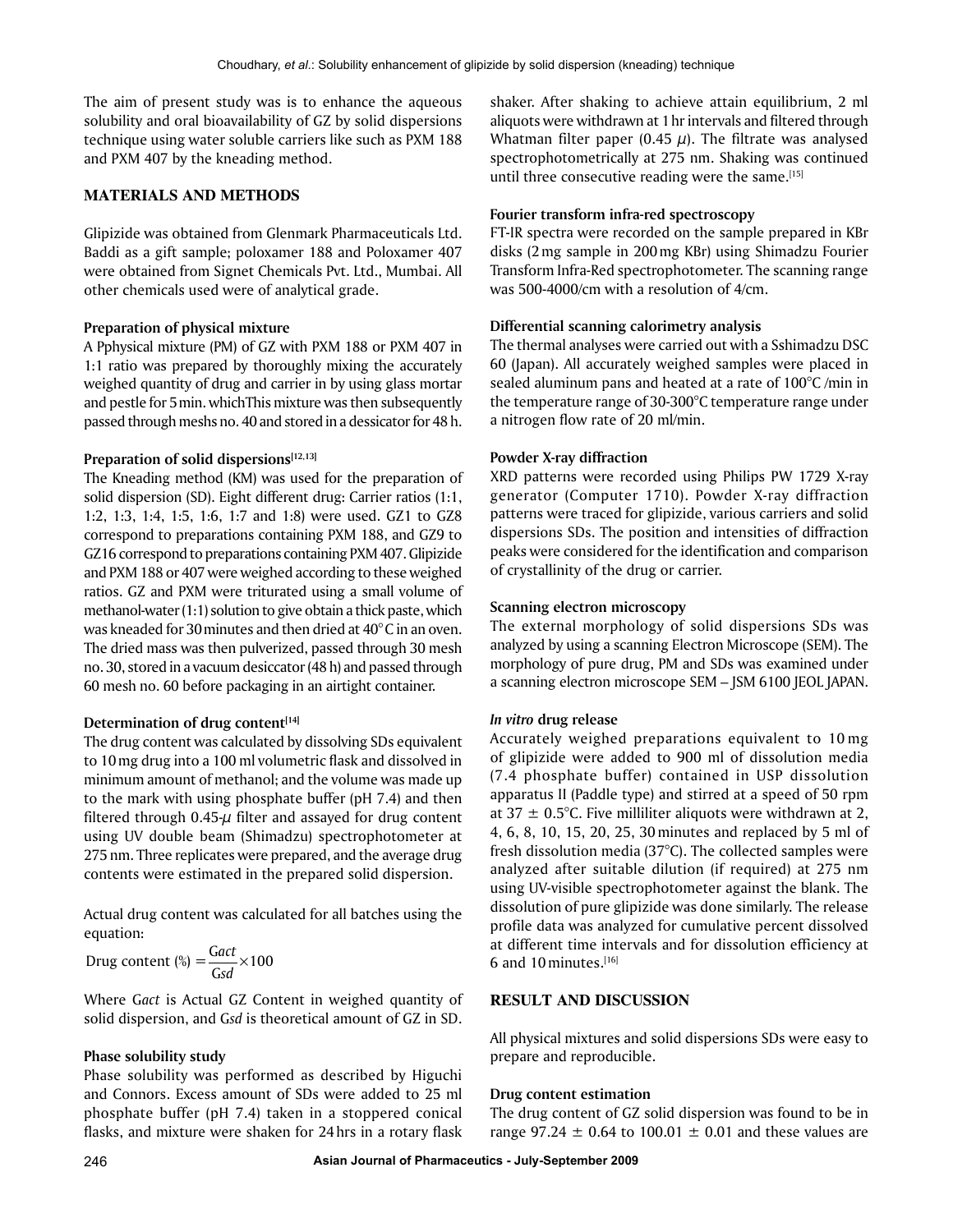within the acceptable range. Low values of standard deviation in respect ofwith respect to drug content, as given in Table 1, indicating indicate uniform drug distribution in all the solid dispersionsSDs.

## **Solubility studies**

The solubility profile of GZ was found to be 4.01  $\mu$ g/ml, and drug release was found to be only 38.97% during *in vitro* dissolution study, suggesting a strong need to enhance the solubility and dissolution of GZ. Therefore, a solid dispersion technique using PXM 188 and PXM 407 was employed for solubility and dissolution enhancement of GZ in the present investigation. The improvement in solubility was observed with for all physical mixtures and solid dispersionsSDs. Increase in weight fraction of surface-active carrier resulted in an increase in the solubility of all solid dispersions. Maximum solubility enhancement was found in 1:8 ratio of GZ: PXM 188 prepared by the kneading method. Enhancement in saturation solubility was found to be in order of PXM 188 > PXM 407.

# **FT-IR spectroscopy**

FT-IR spectra of GZ, PXM, physical mixture and SDs (1:5 and 1:6) are illustrated in Figure 1. Characteristic peaks of GZ at 3249/cm (aromatic C-H stretching), 3324/cm (N-H stretching), 1689/cm (C=O stretching), 1550/cm (C=C stretching) and 2939/cm(C-H aliphatic stretching) were observed.

Due to similarities in molecular structure, of PXM 188 and PXM 407 showed similar absorption bands, in which characteristic peaks of OH stretching (3000/cm), CH stretching (2400/cm),  $\text{CH}_\text{2}$  bending (1400/cm), and R-O stretching (1200/cm) were observed. All physical mixtures and solid dispersions SDs showed peaks of GZ (pure) and carriers. As the carrier concentration was increased, the intensities of carrier peaks also increased while with the decrease in the intensities of the drug peaks decreased. These results indicate that there is no chemical interaction between drug and carrier when formed as solid dispersionSD.

# **Differential scanning calorimetry**

The DSC thermograms of GZ, PXM 188, and PXM 407, and physical mixtures of GZ and with polymers, and SDs are shown in Figure 2. Pure GZ showed the sharp endotherm peak at 205°C, corresponding to melting point of GZ. Such melting peak with GZ-PXM 188 or GZ-PXM 407 physical mixture as well as SDs shifts the melting endotherm to lower temperatures for 201.12°C, 198.73°C, 190.83°C and 192.36°C for GZ- PXM 188 physical mixture, GZ-PXM 407 physical mixture, solid dispersionSD with PXM 188, and solid dispersionSD with PXM 188, respectively. No melting endotherm of solid dispersions corresponding to pure GZ was observed. It shows the peak at a lower temperature at about approximately 190.83°C; and hence, we can be conclude that GZ completely dissolved completely in the polymer below the melting temperature of crystalline GZ. The SDs with PXM 188 (GZ5) shows

**Table 1: Evaluation of physical mixtures and solid dispersions SDs of glipizide**

| <b>Formulation</b> | % Drug            | <b>Solubility</b> | DE <sub>6</sub> | $DE_{10}$ |
|--------------------|-------------------|-------------------|-----------------|-----------|
| code               | content*          | mg/ml)            |                 |           |
| <b>GZ PURE</b>     |                   | 0.004             | 26.73           | 36.11     |
| <b>PM1</b>         | $98.94 \pm 0.12$  | 0.012             | 31.72           | 36.95     |
| PM <sub>2</sub>    | $97.92 \pm 0.82$  | 0.011             | 33.73           | 41.57     |
| GZ <sub>1</sub>    | $99.44 \pm 0.32$  | 0.072             | 40.60           | 46.16     |
| GZ <sub>2</sub>    | $97.90 \pm 0.14$  | 0.123             | 41.39           | 46.17     |
| GZ <sub>3</sub>    | $97.62 \pm 0.76$  | 0.183             | 41.65           | 46.42     |
| GZ <sub>4</sub>    | $98.93 \pm 0.91$  | 0.200             | 41.93           | 46.95     |
| GZ <sub>5</sub>    | $99.92 \pm 0.79$  | 0.240             | 47.68           | 48.70     |
| GZ 6               | $99.84 \pm 0.59$  | 0.305             | 46.26           | 47.98     |
| GZ 7               | $98.33 \pm 0.03$  | 0.322             | 45.34           | 47.04     |
| GZ 8               | $97.92 \pm 1.14$  | 0.354             | 45.12           | 47.29     |
| GZ <sub>9</sub>    | $98.91 \pm 0.91$  | 0.124             | 34.13           | 42.79     |
| GZ 10              | $99.11 \pm 0.11$  | 0.165             | 42.21           | 44.62     |
| GZ 11              | $97.24 \pm 0.64$  | 0.210             | 34.53           | 43.42     |
| GZ 12              | $97.96 \pm 1.21$  | 0.233             | 34.83           | 44.65     |
| GZ 13              | $100.01 \pm 0.01$ | 0.279             | 34.44           | 40.37     |
| GZ 14              | $99.43 \pm 0.27$  | 0.312             | 43.93           | 48.46     |
| GZ 15              | $98.67 \pm 0.73$  | 0.318             | 40.24           | 42.83     |
| GZ 16              | $97.59 \pm 0.17$  | 0.343             | 40.56           | 43.83     |

**\***Data are expressed as mean ± S.D. (*n* = 3)

the almost disappearance of that the drug peak almost disappears, suggesting two possibilities-, namely, amorphous precipitation of the drug and better solubilization in carrier.

# **X-ray diffraction**

The XRD patterns of GZ, GZ-PXM 188 and GZ-PXM 407 physical mixture, and GZ-PXM 188 or GZ-PXM 407 SDs were are shown in Figure 3. In the X-ray differactogram of pure GZ, a sharp peak is presented at a diffraction angle (2θ), are presented and it confirms that the drug is in the crystalline form. Typical diffraction peaks of GZ in physical mixture indicating indicate the presence of free crystalline drugs, which were revealed by few broad peaks of low intensity which that emerged on the background of PXM as an amorphous carrier. The reduction in intensity and number of typical diffraction peaks of GZ in SD X-ray diffractogram suggests the reduction in the crystalline nature of drug.

# **Scanning electron microscopy**

SEMScanning electron micrographs of pure glipizide, pure poloxamer PXM 188 and SDs (GZ5) are shown in Figure 4. Glipizide was present in a crystal form. Poloxamer 188 was present in globular form. The surface morphology of SDs indicates that glipizide was adsorbed into the PXM 188 and homogeneously dispersed into the polymer. SEM pictures images suggested that the individual surface properties of PXM 188 and GZ were lost during kneading and the formation of effective SD systems. These findings demonstrated that the drug was thoroughly mixed in the carriers with the a negligible loss of little crystallinity.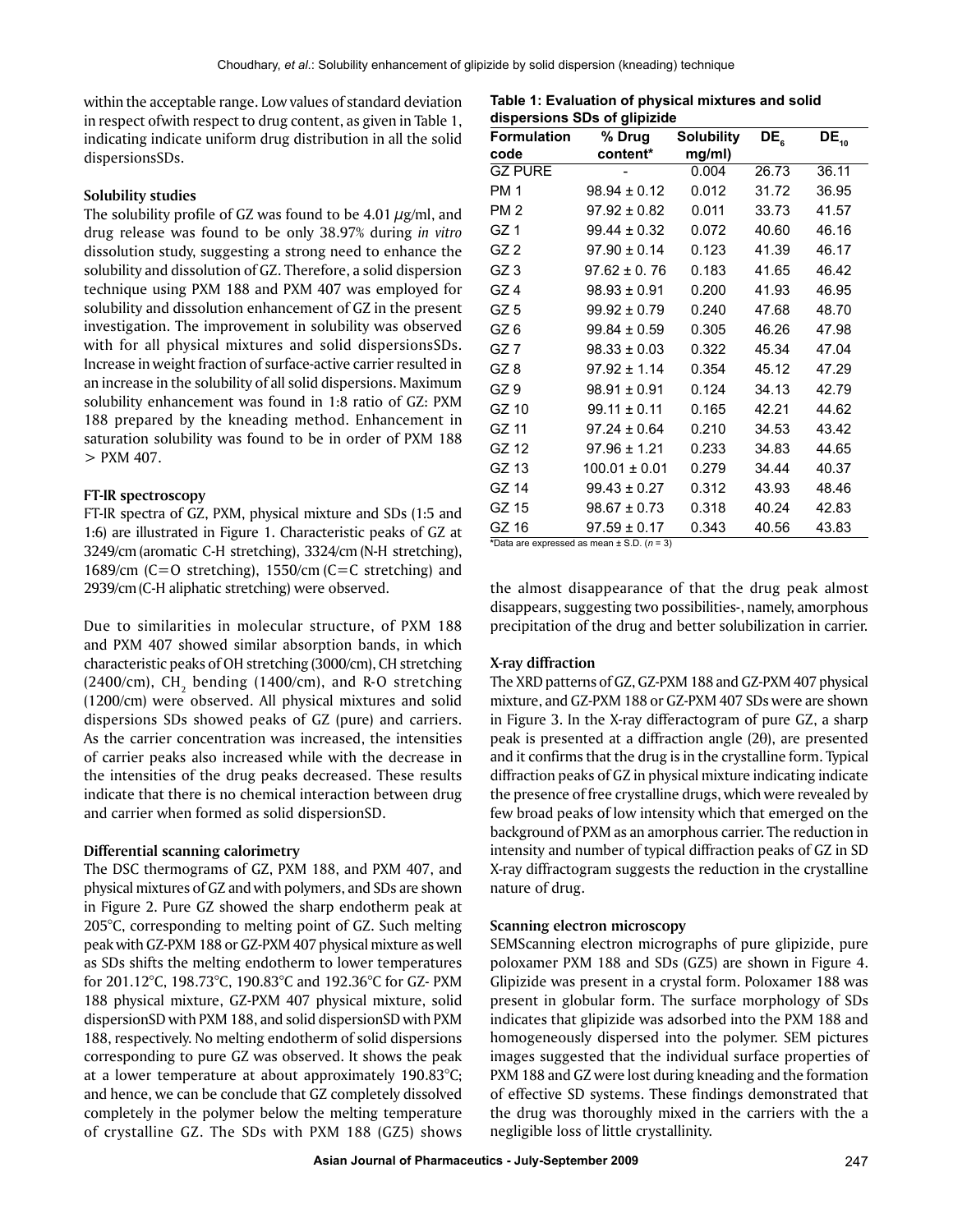

**Figure 1:** FT-IR of GZ, pure carriers, physical mixtures and different solid dispersion systems (a) GZ; (b) PXM 188; (c) PXM 407; (d) Physical mixture of GZ with PXM 188; (e) Physical mixture of GZ with PXM 407; (f) Solid dispersion with PXM 188; (g) Solid dispersion with PXM 407

#### *In vitro* **dissolution studies**

The *in vitro* release profile of GZ from PXM 188 and PXM 407 solid dispersionsSDs (prepared by the kneading method) and physical mixture formulations are shown in Figures 5 and 6, and the graph for the comparison of the cumulative percent release is illustrated in Figure 7. According to observations, drug release was increased with increasing the concentration of both the grades of poloxamer (i.e., PXM 188 and PXM 407) up to a certain limit, and after thatthen it almost becomes constant. Drug release from SDs and physical mixtures was faster thaen that from the pure drug. The dissolution of drug from solid dispersionsSDs was found to be faster than that from physical mixtures; this may be due to the molecular and colloidal dispersion of drug in hydrophilic carrier matrix of poloxamers.

Several mechanisms may be possible formight have lead to the enhanced release of GZ in the solid dispersion formulation with the water soluble polymeric surfactants PXM 188 and PXM 407: The reduction of crystallinity of drug resulting in improved release (supported by X-ray diffraction); reduction of particle size to expand the surface area for dissolution solubilizing effect of PXM is likely to occur through the following mechanism. In the dry state, drug particles were in close contact or adhered to the polymer particles as a result of mixing (supported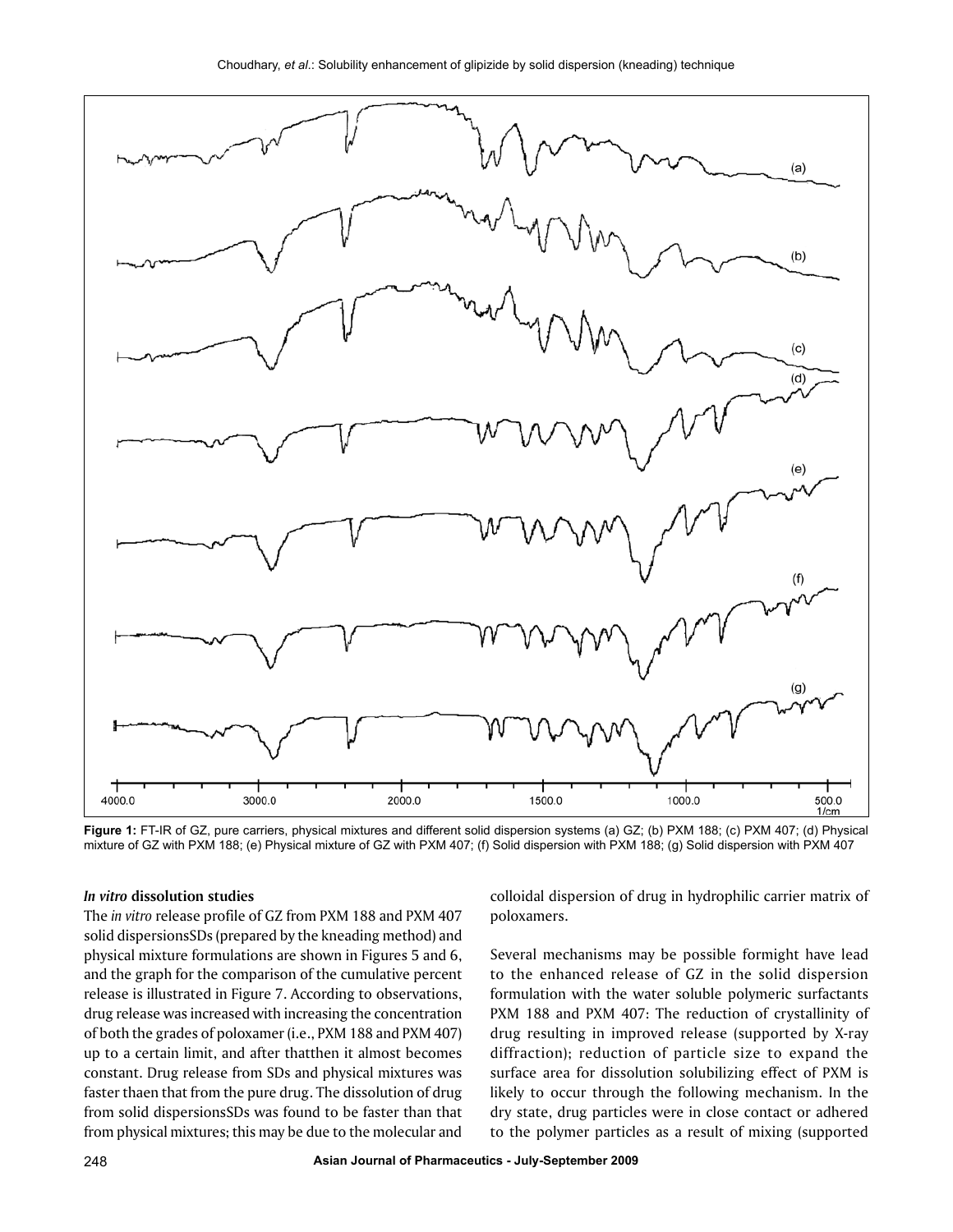

**Figure 2:** DSC thermograms of glipizide and solid dispersion with different carriers (a) GZ; (b) PXM 188; (c) PXM 407; (d) Physical mixture of GZ with PXM 188; (e) Physical mixture of GZ with PXM 407; (f) Solid dispersion with PXM 188; (g) Solid dispersion with PXM 407



**Figure 3:** XRD patterns of GZ and solid dispersions with different carriers: (a) GZ; (b) PXM 188; (c) PXM 407; (d) Physical mixture of GZ with PXM 188; (e) Physical mixture of GZ with PXM 407; (f) Solid dispersion with PXM 188; (g) Solid dispersion with PXM 407

by SEM). When the mixture comes in contact with water, the polymer particles might have hydrated rapidly into the polymer solution, solubilizing the adjacent drug particles and subsequently releasing the drug into the medium.



**Figure 4:** Scanning electron micrographs (SEM): (a) GZ; (b) PXM 188 and (c) GZ 5 solid dispersions

Reason for the increase of GZ release from solid dispersionSD with the increasing ratio of PXM 188 and PXM 407 is that at low concentrations, approximating those at which more conventional nonionic detergents form micelles, the poloxamer monomers are thought to form monomolecular micelles by through a change in configuration in solution. At higher concentrations, these monomolecular micelles associate to form aggregates of varying size, which have the ability to solubilize drugs to a larger extent.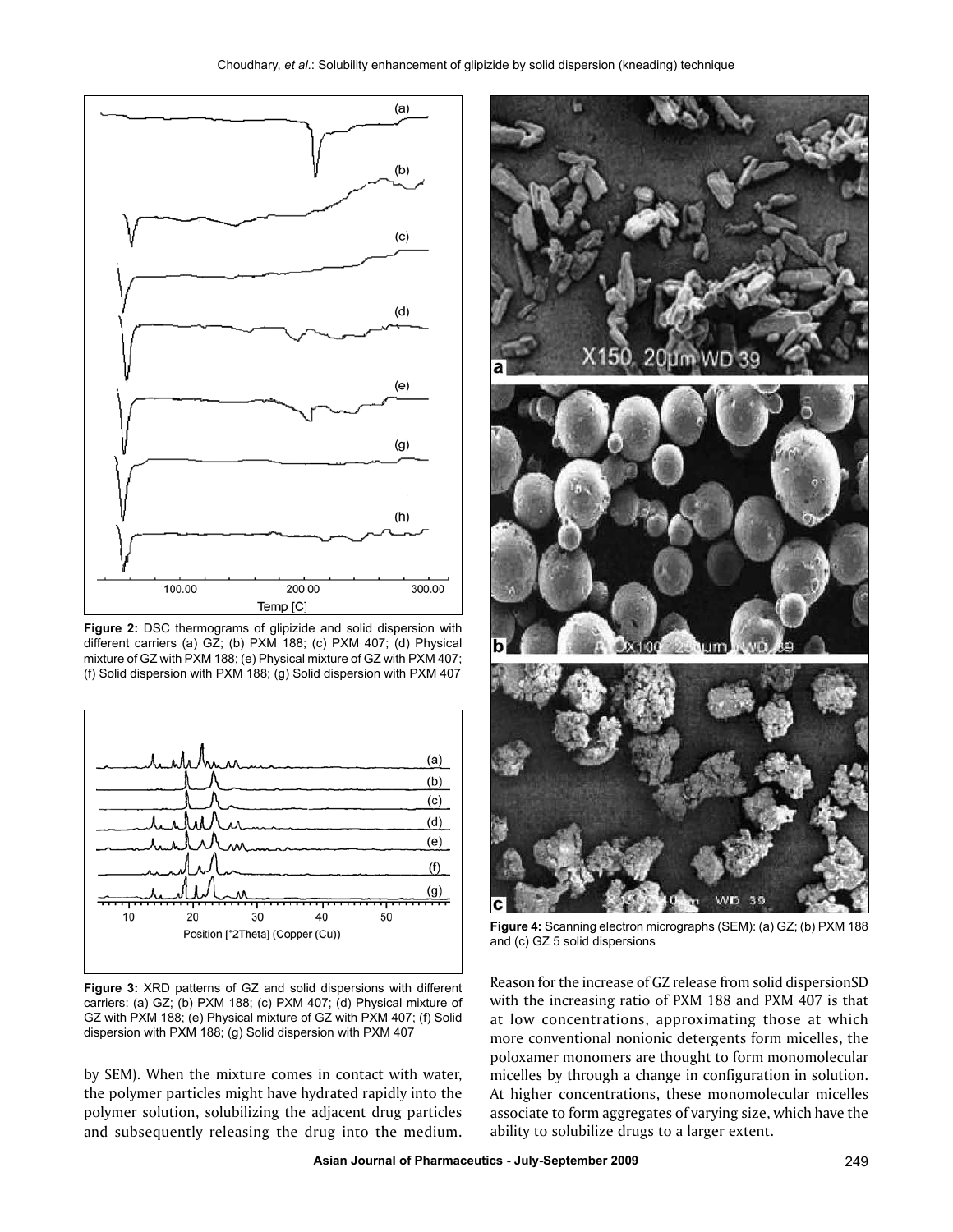

**Figure 5:** *In vitro* drug release of GZ in pH 7.4 phosphate buffer (pH 7.4) from solid dispersions and physical mixtures of GZ- PXM 188 systems



**Figure 6:** *In vitro* drug release of GZ in pH 7.4 phosphate buffer (pH 7.4) from solid dispersions and physical mixtures of GZ- PXM 407 systems



**Figure 7:** Comparative dissolution profiles of GZ in pH 7.4 phosphate buffer (pH 7.4) from physical mixtures and solid dispersions prepared using PXM 188 and PXM 407

Dissolution efficiency of pure GZ and all the solid dispersion formulations at 6minutes and 10minutes were calculated which is as shown in Table 1. The dissolution efficiency increased in all the formulations As with the increase in the dissolution time was increased from 6 to 10minutes, the dissolution efficiency was increased in all the formulations. Among the formulations, GZ5 has shown maximum dissolution efficiencies of 47.68% and 48.70% at six minutes6 $\min$  (DE<sub>6</sub>) and ten minutes10 $\min$  (DE<sub>10</sub>) respectively.

*In vitro* drug release study indicates that PXM 188 showsn better dissolution efficiency than PXM 407. This behavior further could be explained further by the physico-chemical properties of these both poloxamers. PXM 188 is composed of more hydrophilic polyethylene glycol polymers than PXM 407. This composition leads to a higher Hydrophilic lipophilic balance (HLB) value and has a greater tendency to solubilize into the water thaen PXM 407.

## **CONCLUSION**

The dissolution rate of glipizide was increased from solid dispersions prepared by the kneading technique by using poloxamers without any physical and chemical interaction. Solid dispersion showed more a greater increase in the dissolution of glipizide than from a physical mixture. Solid dispersion of Glipizide-PXM 188 showed faster release than from that of PXM 407 solid dispersions. Solid dispersion of Glipizide: PXM 188 (1:5) showed the maximum dissolution efficiency among all solid dispersions and physical mixtures.

#### **REFERENCES**

- 1. Serajuddin AT. Solid dispersion of poorly water soluble drugs: Early promises, subsequent problems and recent breakthrough. J Pharm Sci 1999;88:1058-66.
- 2. Lobenberg R, Amidon GL. Modern bioavailability bioequivalence and biopharmaceutics classification system: New scientific approaches to international regulatory standards. Eur J Pharm Biopharm 2000;50:3-12.
- 3. Sharma DK, Joshi SB. Solubility enhancement strategies for poorly water soluble drugs in solid dispersion: A Review. Asian J Pharm 2007;1:9-19.
- 4. Pouton CW. Formulation of poorly water-soluble drugs for oral administration: Physicochemical and physiological issues and the lipid formulation classification systems. Eur J Pharm Sci 2006;29:278-87.
- 5. Leuner C, Dressman J. Improving drug solubility for oral delivery using solid dispersion. Eur J Pharm Biopharm 2000;50:47-60.
- 6. Vasconceleos T, Sarmento B, Costa P. Solid dispersion as strategy to improve oral bioavailability of poor water soluble drugs. Drug Discovery Today 2007;12:1068-75.
- 7. Craig DQ. The mechanism of drug release from solid dispersions in water-soluble polymers. Int J Pharm 2002;231:131-44.
- 8. Chiou WL, Riegelman S. Pharmaceutical applications of solid dispersion systems. J Pharm Sci 1971;60:1281-302.
- 9. Aly AM, Qato MK, Ahmad MO. Enhancement of the dissolution rate and bioavailability of glipizide through cyclodextrin inclusion complex. Pharma Tech 2003;7:54-62.
- 10. Mehramizi A, Alijani B Pourfarzib M. Solid carriers for improved solubility of glipizide in osmotically controlled oral drug delivery system. Drug Dev Ind Pharm 2007;33:812-23.
- 11. Himasankar K, Babu GV, Babu PS, Prasad CD, Rao LN Murthy KV. Studies on the solid dispersion systems of glipizide. Indian J Pharm Sci 2002;64:433-9.